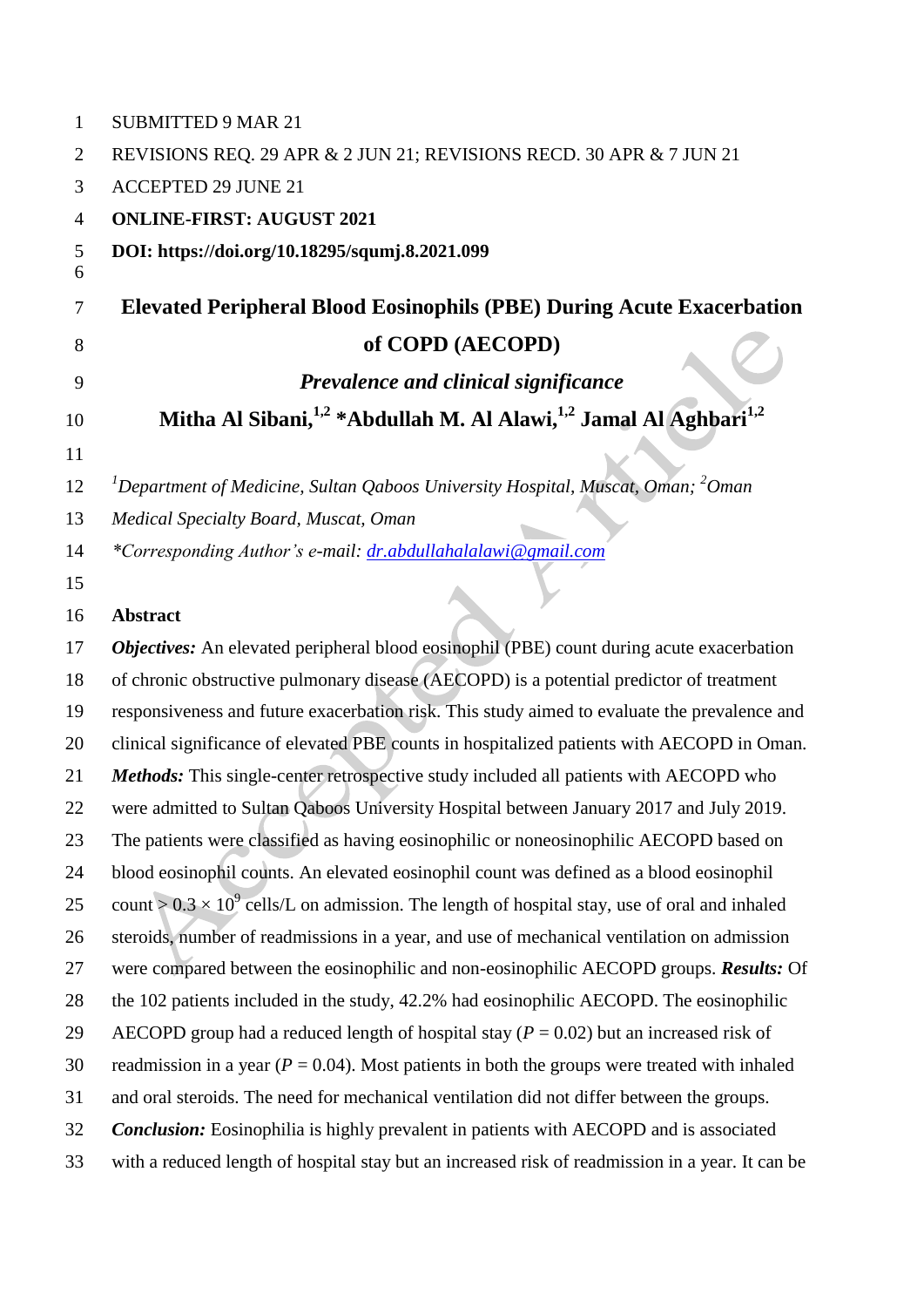| 34 | used as a surrogate marker to predict the health outcomes of patients with AECOPD and                       |  |  |  |  |  |
|----|-------------------------------------------------------------------------------------------------------------|--|--|--|--|--|
| 35 | select treatment options.                                                                                   |  |  |  |  |  |
| 36 | Keywords: Chronic Obstructive Pulmonary disease (COPD); Eosinophils; Steroids; length of                    |  |  |  |  |  |
| 37 | stay; hospital readmission.                                                                                 |  |  |  |  |  |
| 38 |                                                                                                             |  |  |  |  |  |
| 39 | <b>Advances in Knowledge</b>                                                                                |  |  |  |  |  |
| 40 | Eosinophilia is highly prevalent in patients with acute exacerbation of COPD.                               |  |  |  |  |  |
| 41 | Eosinophilic exacerbation of COPD is associated with a reduced length of hospital stay                      |  |  |  |  |  |
| 42 | but an increased risk of readmission in a year.                                                             |  |  |  |  |  |
| 43 |                                                                                                             |  |  |  |  |  |
| 44 | <b>Application to Patient Care</b>                                                                          |  |  |  |  |  |
| 45 | Peripheral blood eosinophil count can be used as a surrogate marker to predict the                          |  |  |  |  |  |
| 46 | treatment response.                                                                                         |  |  |  |  |  |
| 47 | Peripheral blood eosinophil count can be used to guide the treatment choices for patients                   |  |  |  |  |  |
| 48 | with COPD.                                                                                                  |  |  |  |  |  |
| 49 |                                                                                                             |  |  |  |  |  |
| 50 | <b>Introduction</b>                                                                                         |  |  |  |  |  |
| 51 | Chronic obstructive pulmonary disease (COPD) is characterized by irreversible airflow                       |  |  |  |  |  |
| 52 | limitation. Patients with COPD suffer from exacerbation, reduced quality of life, and                       |  |  |  |  |  |
| 53 | increased morbidity and mortality. <sup>1-3</sup>                                                           |  |  |  |  |  |
| 54 |                                                                                                             |  |  |  |  |  |
| 55 | Acute exacerbation of chronic obstructive pulmonary disease (AECOPD) is mainly                              |  |  |  |  |  |
| 56 | associated with neutrophilic inflammation; however, predominant eosinophilic airway                         |  |  |  |  |  |
| 57 | inflammation has been reported in a subset of patients with COPD. <sup>4-6</sup> Up to 40% of patients      |  |  |  |  |  |
| 58 | with COPD have an eosinophilic phenotype of COPD, defined as peripheral blood eosinophil                    |  |  |  |  |  |
| 59 | (PBE) counts $\geq$ 2%. <sup>4</sup> Several studies have shown that patients with elevated PBE counts are  |  |  |  |  |  |
| 60 | at an increased risk of frequent exacerbations but show a good response to steroid therapy. <sup>1, 4</sup> |  |  |  |  |  |
| 61 | Evidence suggests that circulating eosinophils can be recruited to the lungs and can increase               |  |  |  |  |  |
| 62 | inflammation by the actions of cytokines, immunoregulatory cells, and other                                 |  |  |  |  |  |
| 63 | proinflammatory mediators. <sup>7</sup> Accordingly, PBE count has been suggested to be useful as a         |  |  |  |  |  |
| 64 | surrogate marker to direct the use of oral steroid therapy in patients with AECOPD and as a                 |  |  |  |  |  |
| 65 | predictor of future exacerbation and disease stability. <sup>6</sup> The data assessing the role of PBE on  |  |  |  |  |  |
| 66 | mortality outcome are inconsistent. <sup>8, 9</sup> Overall, the role of PBEs in the clinical manifestation |  |  |  |  |  |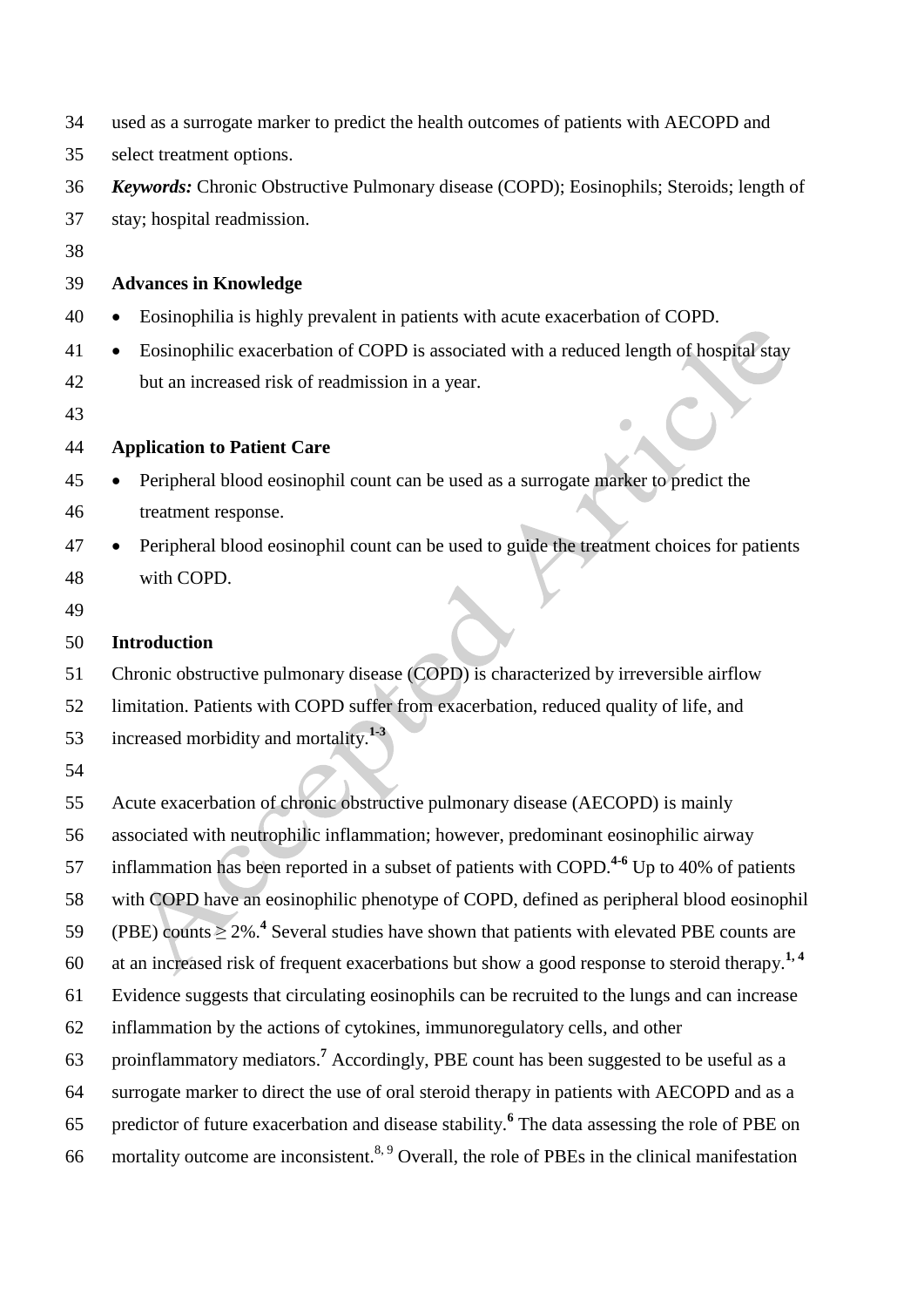67 of COPD remains highly debatable.<sup>10, 11</sup> No prior study has been conducted in the Middle

East to assess the prevalence and clinical significance of eosinophilia during AECOPD. The

present study aimed to evaluate the prevalence and clinical significance of elevated PBE

counts in hospitalized patients with AECOPD.

## **Methods**

This retrospective cohort study was conducted at Sultan Qaboos University Hospital (SQUH),

a 500-bed multi-specialty tertiary hospital that provides health care for Muscat and Al-

Batinah governorates' residents. It is also considered a major referral center for many

 specialties that provide high-quality care for patients referred from the entire country of 77 Oman.<sup>12</sup>

 All patients with AECOPD admitted to SQUH between January 2017, and July 2019 were included in the study. We have used the Global Initiative for Chronic Obstructive Lung Disease (GOLD) criteria to ascertain COPD diagnosis for all included patients. In addition, we have included the most recent lung function test before the index hospitalization when there is more than one lung function test. Data were collected from electronic patient records using a standardized electronic data collection sheet. The patients were classified as having eosinophilic or non-eosinophilic AECOPD based on their blood eosinophil counts. An elevated eosinophil count was defined as a blood eosinophil count greater than  $0.3 \times 10^9$  cells/L at the time of admission. In addition, the length of hospital stay, use of oral and inhaled steroids, number of readmissions in a year, and use of mechanical ventilation on admission were compared between the eosinophilic and non-eosinophilic AECOPD groups. 

 Categorical variables were reported as numbers and percentages, while continuous variables 92 were expressed as means  $\pm$  standard deviations (SDs) for normally distributed data and as medians and interquartile ranges (IQRs) for non-normally distributed data. Continuous variables between the groups were compared using Student's t-test for normally distributed data and Wilcoxon's rank-sum test for non-normally distributed data. Fisher's exact test was used to assess the association between categorical variables (given the small sample size). A 2-sided p-value < 0.05 was considered statistically significant. Statistical calculations were 98 performed using the Stata v. 16.1 software package (StataCorp LLC, USA). 

The study was approved by the Medical Research Ethics Committee of the College of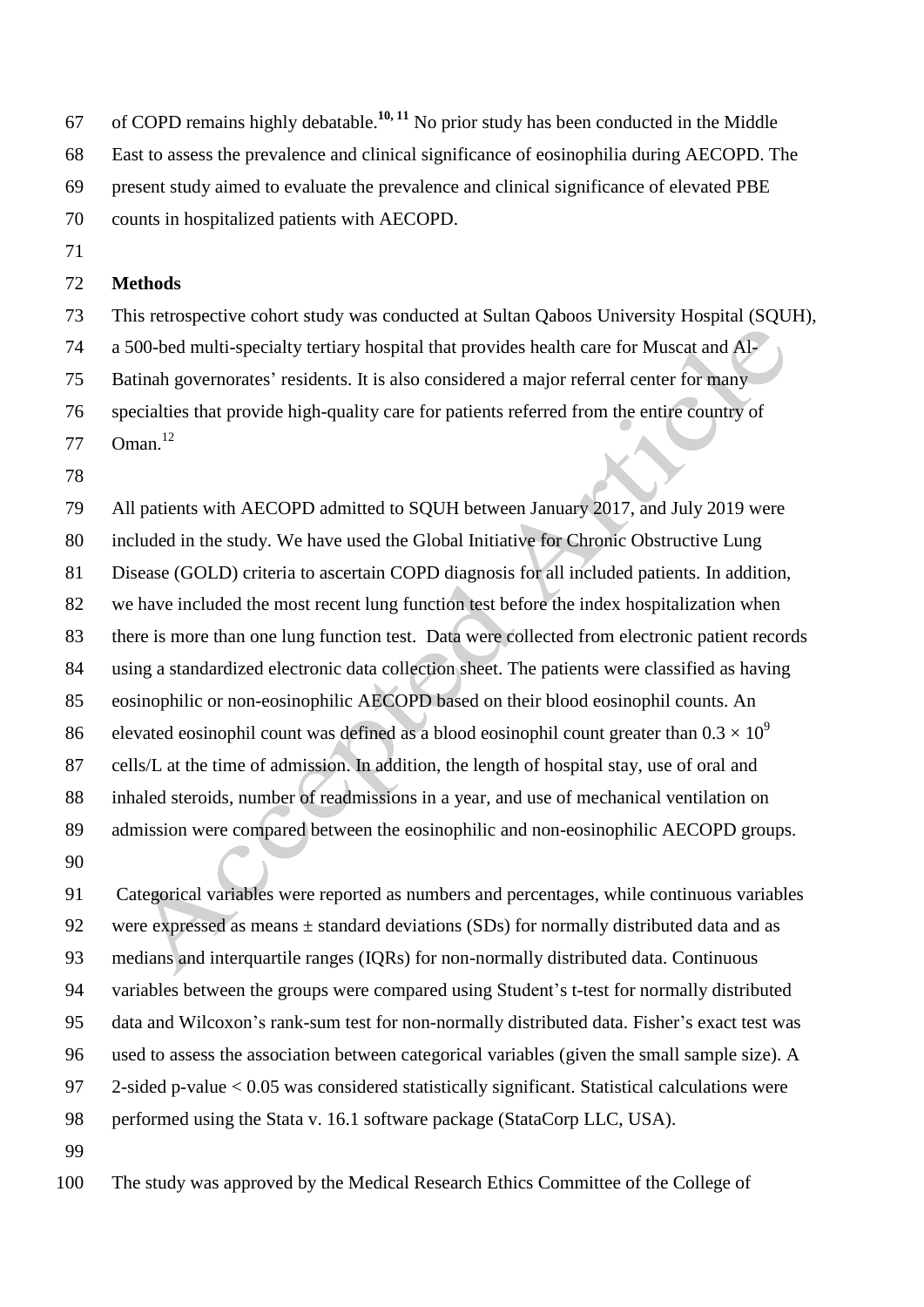Medicine and Health Sciences of Sultan Qaboos University.

### **Results**

- A search of the hospital database revealed 128 patients with AECOPD who were hospitalized during the study period. Twenty-three patients were found to be asthmatic, while three patients were lost to follow-up. Thus, 102 patients were included in the study. The mean age 107 of the patients was  $72.9 \pm 10.9$  years, and 79.4% of the patients were male. Approximately 93.1% of the patients had a history of smoking (current or ex-smoker). Both the groups had a 109 severely reduced forced expiratory volume in one second (FEV1) (43.8  $\pm$  17.8 %). In total,
- 42.2% of the patients had eosinophilic AECOPD. Patients with non-eosinophilic AECOPD
- 111 stayed in the hospital for a longer duration than those with eosinophilic AECOPD ( $p = 0.02$ ).
- Patients with eosinophilic AECOPD had a significantly higher number of readmissions in a
- 113 year than those with non-eosinophilic AECOPD  $(P = 0.04)$ . Most patients in both groups
- received systemic steroids (92.2%) and were on inhaled steroids (78.4%) before admission.
- There was no significant difference in the need for mechanical ventilation between the groups
- 116  $(P = 0.32)$ . Moreover, the eosinophil count before discharge did not differ significantly

117 between the groups  $(P = 0.43)$ .

### **Discussion**

 The present study is the first to assess the prevalence and clinical significance of eosinophilia in hospitalized COPD patients in the Middle East, where most patients are of Arabic ethnicity. We found that patients with eosinophilic AECOPD have a reduced length of hospital stay but are at an increased risk of readmission in a year.

125 The prevalence of eosinophilic AECOPD ranged from 10% to 37% in previous studies.<sup>13-15</sup> These differences in the prevalence of eosinophilia during AECOPD could be explained by the difference in patients' ethnicity, use of corticosteroids before admission, and difference in 128 cut-off values used to define eosinophilia.<sup>1, 16-18</sup> The most commonly used cut-off value to define eosinophilic COPD is 2%, which corresponds to 150 cells/μL. However, the absolute eosinophil count might be more accurate because the white cell count can differ significantly 131 for various reasons.<sup>1</sup> In the present study, we used a cut-off value greater than 300 cells/μL to 132 define eosinophilic AECOPD, which has been validated in previous studies.<sup>1, 7, 16, 19, 20</sup> The prevalence of eosinophilic AECOPD in our cohort was 42.2%, which is higher than most of the previously reported values. This higher prevalence of eosinophilic AECOPD could be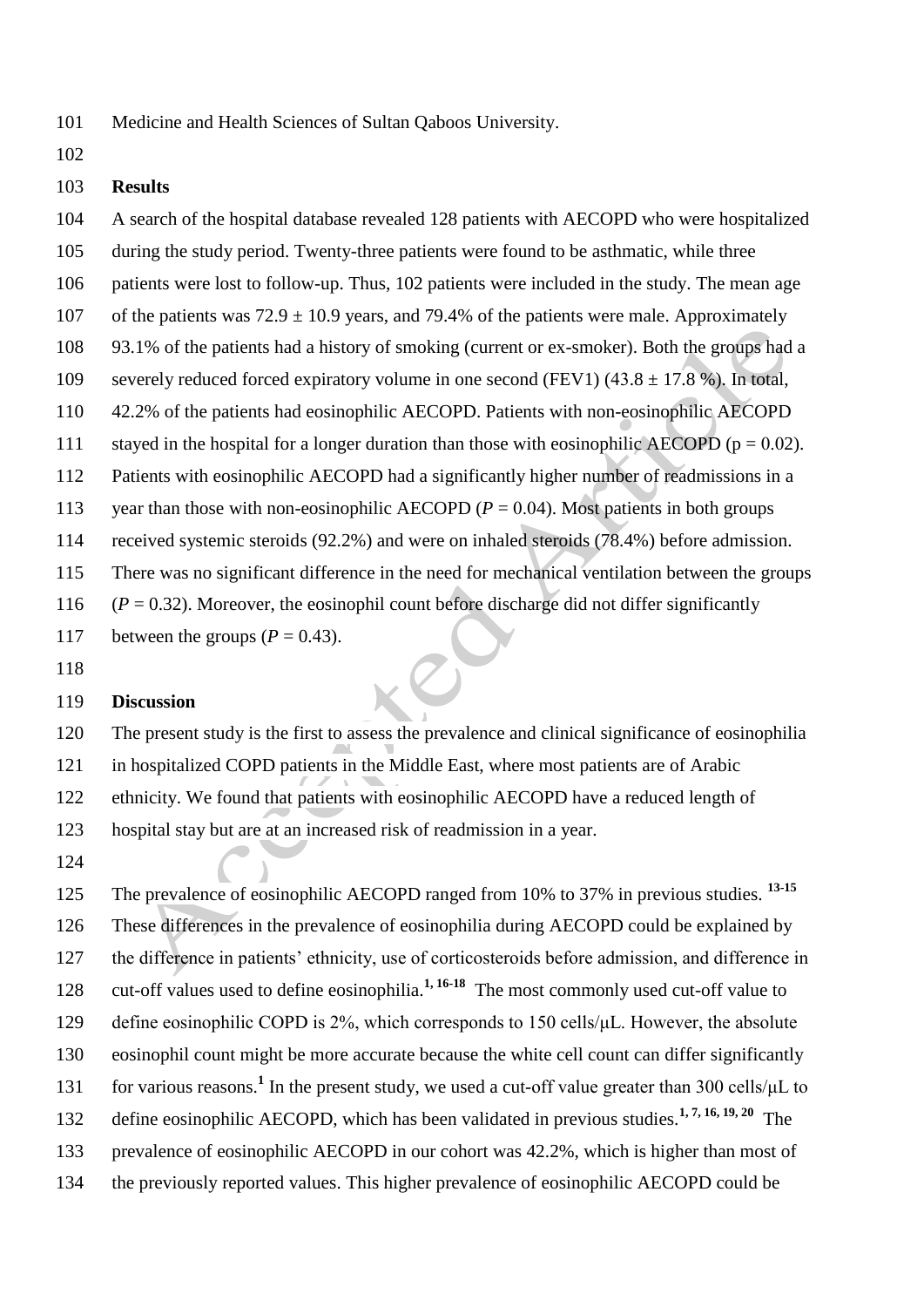related to the high prevalence of smoking in our cohort.

 In patients with COPD and under certain circumstances, the PBEs are recruited to the lungs prompting cascades of inflammatory responses, including secretion of chemokines, 139 cytokines, and cytotoxic granular products.<sup>21</sup> Most patients in both the groups were treated with inhaled and oral steroids; however, patients with elevated PBE counts showed a better 141 response, as evidenced by a reduced length of hospital stay ( $p = 0.02$ ), which could be explained by the anti-inflammatory role of corticosteroids on patients with eosinophilic AECOPD. Our finding of reduced length of hospital stay of eosinophilic AECOPD is similar 144 to that of previous studies.<sup>16, 22</sup> About 40% of patients with eosinophilic AECOPD required mechanical ventilation compared to 50.9% of patients with non- eosinophilic AECOPD, which may be explained by the poor response of non-eosinophilic AECOPD to corticosteroids. Also, previous studies demonstrated that non-eosinophilic AECOPD is strongly associated with infections and 150 worse outcomes, which may be explained by the higher need for mechanical ventilation.<sup>21</sup> There were no significant differences in age, sex, FEV1, and smoking status between the groups (Table 1). In addition, before discharge from the hospital, the eosinophil count did not differ significantly between eosinophilic and non-es eosinophilic AECOPD, which could be explained by a high percentage of patients who were treated with steroids in both groups. This finding may provide insight into using oral and inhaled steroids in patients with AECOPD based on the eosinophil count to avoid risks associated with the indiscriminate use 159 of steroids in such patients.<sup>23</sup> There was no difference in the need for mechanical ventilation 160 between the groups ( $p = 0.32$ ). In the present study, the mortality outcome was not assessed because of the small sample size; however, previous studies have suggested that eosinophilic 162 AECOPD is associated with a lower inpatient mortality rate, but the data are conflicting.<sup>8, 9, 22</sup> In contrast, patients with eosinophilic AECOPD had an increased number of readmissions in 164 a year ( $p = 0.04$ ); this is similar to previous findings.<sup>17, 22</sup> The present study is the first to assess the prevalence of eosinophilia in patients of Arabic

ethnicity. The results confirmed that eosinophil count could be used as a surrogate marker to

predict the treatment response and risk of readmission in inpatients with AECOPD. This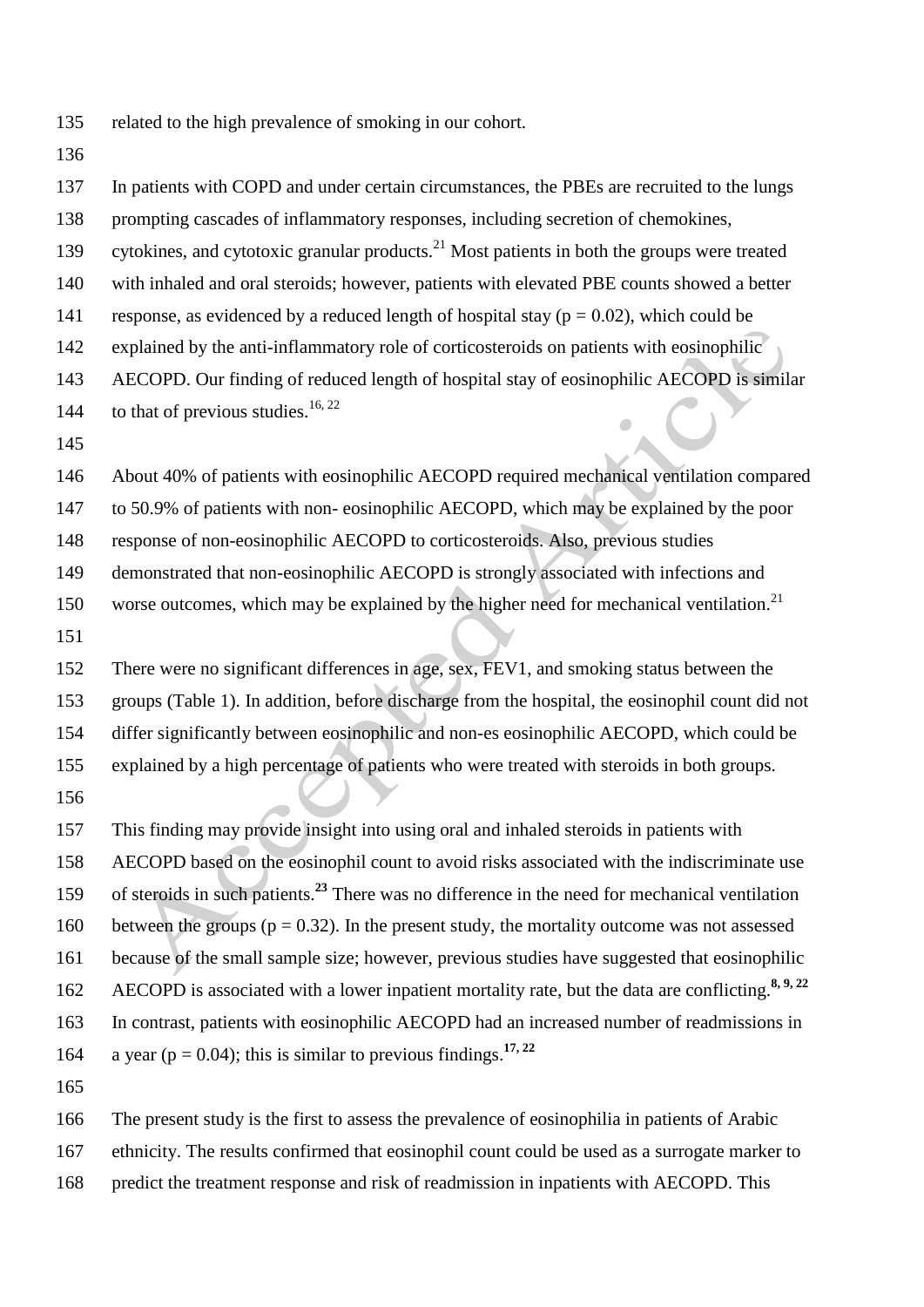| 169 | finding supports the 2020 GOLD recommendation regarding the role of PBE in guiding the |
|-----|----------------------------------------------------------------------------------------|
| 170 | treatment choice for patients with COPD. <sup>10</sup>                                 |

There are several limitations to the present study. First, it was a single-center retrospective

- study. Second, the inpatient mortality rate in the groups could not be assessed because of the
- small sample size. Third, the study included hospitalized patients with AECOPD; however, it
- did not include patients with mild and moderate exacerbations who were managed in the
- outpatient setting. Moreover, potential cofounders, including heart failure, ischemic heart
- disease, and hypertension, were not considered.
- 

### **Conclusion**

- Eosinophilia is highly prevalent in hospitalized patients with AECOPD. It is associated with a
- reduced length of hospital stay and an increased risk of readmission in a year. In addition, the
- eosinophil count can be used as a surrogate marker to predict the health outcomes of patients
- with AECOPD and select treatment options, including corticosteroid use.
- 

## **Authors' Contribution**

- MS, AA and JA contributed to the research design. MS collected the data. MS and AA
- analysed the data and manuscript writing. AA and JA revised the manuscript. All authors
- approved the final version of the manuscript.
- 

# **Conflict of Interest**

The authors declare no conflicts of interest.

## **Funding**

- No funding was received for this study.
- 

## **Reference**

- 1. Yun JH, Lamb A, Chase R, Singh D, Parker MM, Saferali A, Vestbo J, Tal-Singer R,
- Castaldi PJ, Silverman EK, Hersh CP, Copdgene and Investigators E. Blood eosinophil count
- thresholds and exacerbations in patients with chronic obstructive pulmonary disease. *J*
- *Allergy Clin Immunol*. 2018;141:2037-2047 e10.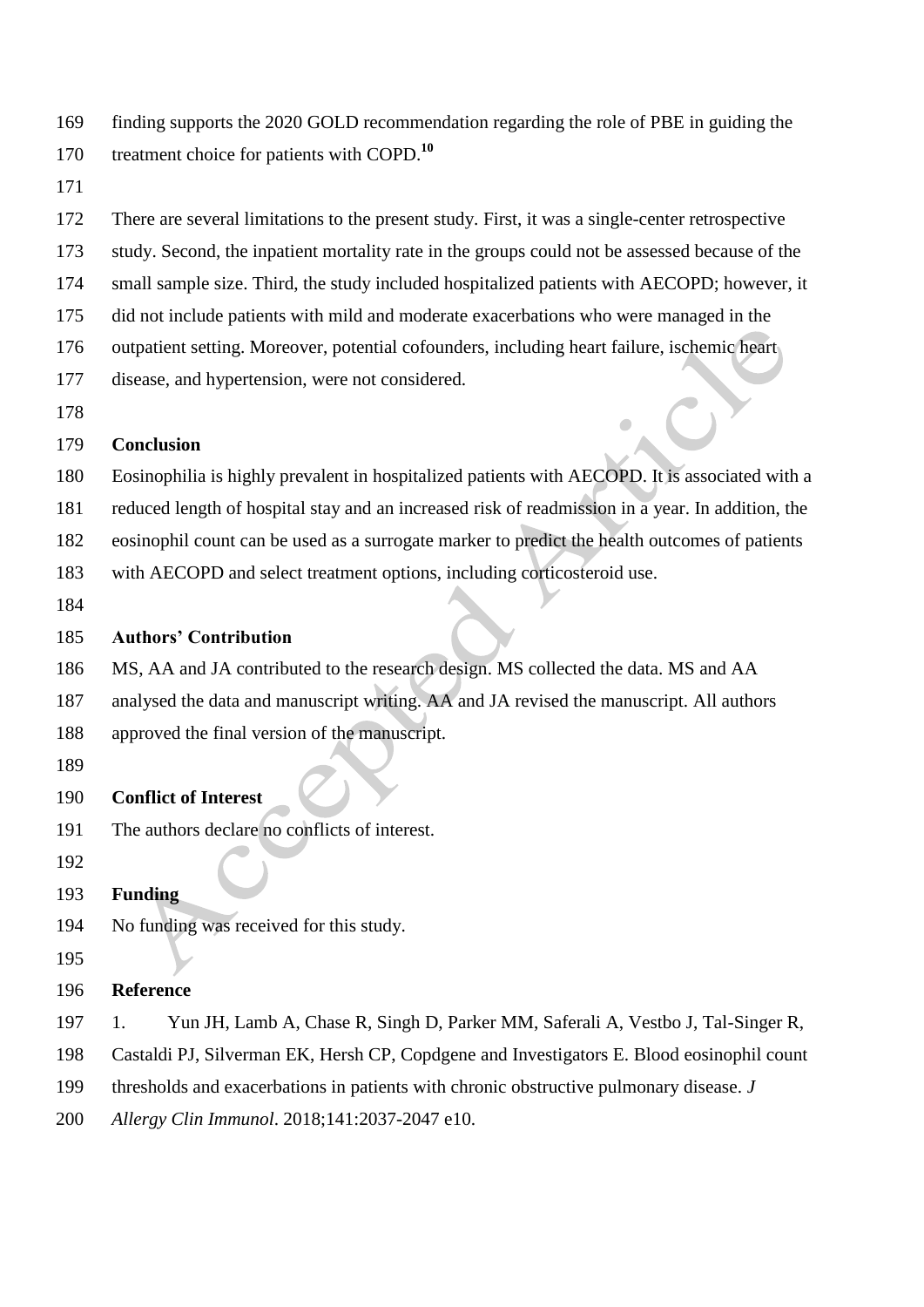| 201 | Tashiro H, Kurihara Y, Takahashi K, Sadamatsu H, Haraguchi T, Tajiri R, Takamori<br>2.         |  |  |  |  |
|-----|------------------------------------------------------------------------------------------------|--|--|--|--|
| 202 | A, Kimura S and Sueoka-Aragane N. Clinical features of Japanese patients with                  |  |  |  |  |
| 203 | exacerbations of chronic obstructive pulmonary disease. BMC Pulm Med. 2020;20:318.             |  |  |  |  |
| 204 | Lopez-Campos JL, Tan W and Soriano JB. Global burden of COPD. Respirology.<br>3.               |  |  |  |  |
| 205 | 2016;21:14-23.                                                                                 |  |  |  |  |
| 206 | Pavord ID, Chanez P, Criner GJ, Kerstjens HAM, Korn S, Lugogo N, Martinot JB,<br>4.            |  |  |  |  |
| 207 | Sagara H, Albers FC, Bradford ES, Harris SS, Mayer B, Rubin DB, Yancey SW and Sciurba          |  |  |  |  |
| 208 | FC. Mepolizumab for Eosinophilic Chronic Obstructive Pulmonary Disease. N Engl J Med.          |  |  |  |  |
| 209 | 2017;377:1613-1629.                                                                            |  |  |  |  |
| 210 | Couillard S, Larivee P, Courteau J and Vanasse A. Eosinophils in COPD<br>5.                    |  |  |  |  |
| 211 | Exacerbations Are Associated With Increased Readmissions. Chest. 2017;151:366-373.             |  |  |  |  |
| 212 | Singh D, Kolsum U, Brightling CE, Locantore N, Agusti A, Tal-Singer R and<br>6.                |  |  |  |  |
| 213 | investigators E. Eosinophilic inflammation in COPD: prevalence and clinical characteristics.   |  |  |  |  |
| 214 | Eur Respir J. 2014;44:1697-700.                                                                |  |  |  |  |
| 215 | David B, Bafadhel M, Koenderman L and De Soyza A. Eosinophilic inflammation in<br>7.           |  |  |  |  |
| 216 | COPD: from an inflammatory marker to a treatable trait. <i>Thorax</i> . 2020.                  |  |  |  |  |
| 217 | 8.<br>Prudente R, Ferrari R, Mesquita CB, Machado LHS, Franco EAT, Godoy I and Tanni           |  |  |  |  |
| 218 | SE. Peripheral Blood Eosinophils and Nine Years Mortality in COPD Patients. Int J Chron        |  |  |  |  |
| 219 | Obstruct Pulmon Dis. 2021;16:979-985.                                                          |  |  |  |  |
| 220 | Zhang Y, Liang LR, Zhang S, Lu Y, Chen YY, Shi HZ and Lin YX. Blood<br>9.                      |  |  |  |  |
| 221 | Eosinophilia and Its Stability in Hospitalized COPD Exacerbations are Associated with          |  |  |  |  |
| 222 | Lower Risk of All-Cause Mortality. Int J Chron Obstruct Pulmon Dis. 2020;15:1123-1134.         |  |  |  |  |
| 223 | Contoli M, Morandi L, Di Marco F and Carone M. A perspective for chronic<br>10.                |  |  |  |  |
| 224 | obstructive pulmonary disease (COPD) management: six key clinical questions to improve         |  |  |  |  |
| 225 | disease treatment. Expert Opin Pharmacother. 2020:1-11.                                        |  |  |  |  |
| 226 | Oshagbemi OA, Franssen FME, Braeken DCW, Henskens Y, Wouters EFM,<br>11.                       |  |  |  |  |
| 227 | Maitland-van der Zee AH, Burden AM and de Vries F. Blood eosinophilia, use of inhaled          |  |  |  |  |
| 228 | corticosteroids, and risk of COPD exacerbations and mortality. Pharmacoepidemiol Drug Saf.     |  |  |  |  |
| 229 | 2018;27:1191-1199.                                                                             |  |  |  |  |
| 230 | Al-Maliky GR, Al-Ward MM, Taqi A, Balkhair A and Al-Zakwani I. Evaluation of<br>12.            |  |  |  |  |
| 231 | antibiotic prescribing for adult inpatients at Sultan Qaboos University Hospital, Sultanate of |  |  |  |  |
| 232 | Oman. Eur J Hosp Pharm. 2018;25:195-199.                                                       |  |  |  |  |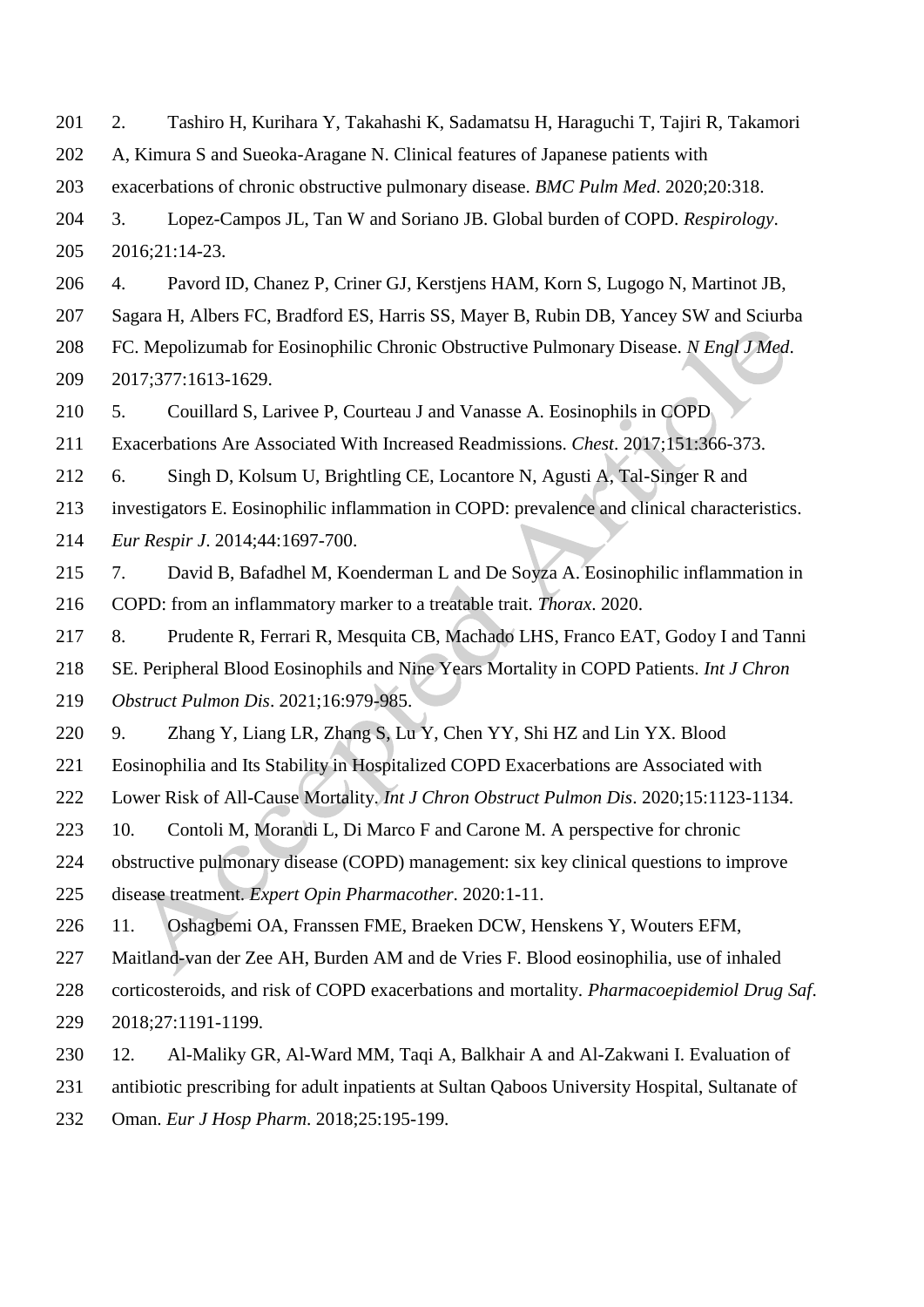- 13. Bafadhel M, Davies L, Calverley PM, Aaron SD, Brightling CE and Pavord ID.
- Blood eosinophil guided prednisolone therapy for exacerbations of COPD: a further analysis.
- *Eur Respir J*. 2014;44:789-91.
- 14. Duman D, Aksoy E, Agca MC, Kocak ND, Ozmen I, Akturk UA, Gungor S, Tepetam
- FM, Eroglu SA, Oztas S and Karakurt Z. The utility of inflammatory markers to predict
- readmissions and mortality in COPD cases with or without eosinophilia. *Int J Chron Obstruct*
- *Pulmon Dis*. 2015;10:2469-78.
- 15. Zeiger RS, Tran TN, Butler RK, Schatz M, Li Q, Khatry DB, Martin U, Kawatkar AA
- and Chen W. Relationship of Blood Eosinophil Count to Exacerbations in Chronic
- Obstructive Pulmonary Disease. *J Allergy Clin Immunol Pract*. 2018;6:944-954 e5.
- 16. Ho J, He W, Chan MTV, Tse G, Liu T, Wong SH, Leung CCH, Wong WT, Tsang S,
- Zhang L, Chan RYP, Gin T, Leung J, Lau BWM, Wu WKK and Ngai SPC. Eosinophilia and
- clinical outcome of chronic obstructive pulmonary disease: a meta-analysis. *Sci Rep*.
- 2017;7:13451.
- 17. Chan MC, Yeung YC, Yu ELM and Yu WC. Blood Eosinophil and Risk of
- Exacerbation in Chronic Obstructive Pulmonary Disease Patients: A Retrospective Cohort
- Analysis. *Int J Chron Obstruct Pulmon Dis*. 2020;15:2869-2877.
- 18. Lonergan M, Dicker AJ, Crichton ML, Keir HR, Van Dyke MK, Mullerova H, Miller
- BE, Tal-Singer R and Chalmers JD. Blood neutrophil counts are associated with exacerbation frequency and mortality in COPD. *Respir Res*. 2020;21:166.
- 19. Calverley PMA, Tetzlaff K, Vogelmeier C, Fabbri LM, Magnussen H, Wouters EFM,
- Mezzanotte W, Disse B, Finnigan H, Asijee G, Hallmann C and Watz H. Eosinophilia,
- Frequent Exacerbations, and Steroid Response in Chronic Obstructive Pulmonary Disease.
- *Am J Respir Crit Care Med*. 2017;196:1219-1221.
- 20. Wade RC and Wells JM. POINT: Are Eosinophils Useful for the Management of
- COPD? Yes. *Chest*. 2020;157:1073-1075.
- 21. David B, Bafadhel M, Koenderman L and De Soyza A. Eosinophilic inflammation in COPD: from an inflammatory marker to a treatable trait. *Thorax*. 2021;76:188-195.
- 22. You Y and Shi GC. Blood Eosinophils and Clinical Outcome of Acute Exacerbations
- of Chronic Obstructive Pulmonary Disease: A Systematic Review and Meta-Analysis.
- *Respiration*. 2020:1-10.
- 23. Saito Z, Yoshida M, Kojima A, Tamura K, Hasegawa T and Kuwano K. Benefits and
- Risks of Inhaled Corticosteroid Treatment in Patients with Chronic Obstructive Pulmonary
- Disease Classified by Blood Eosinophil Counts. *Lung*. 2020;198:925-931.